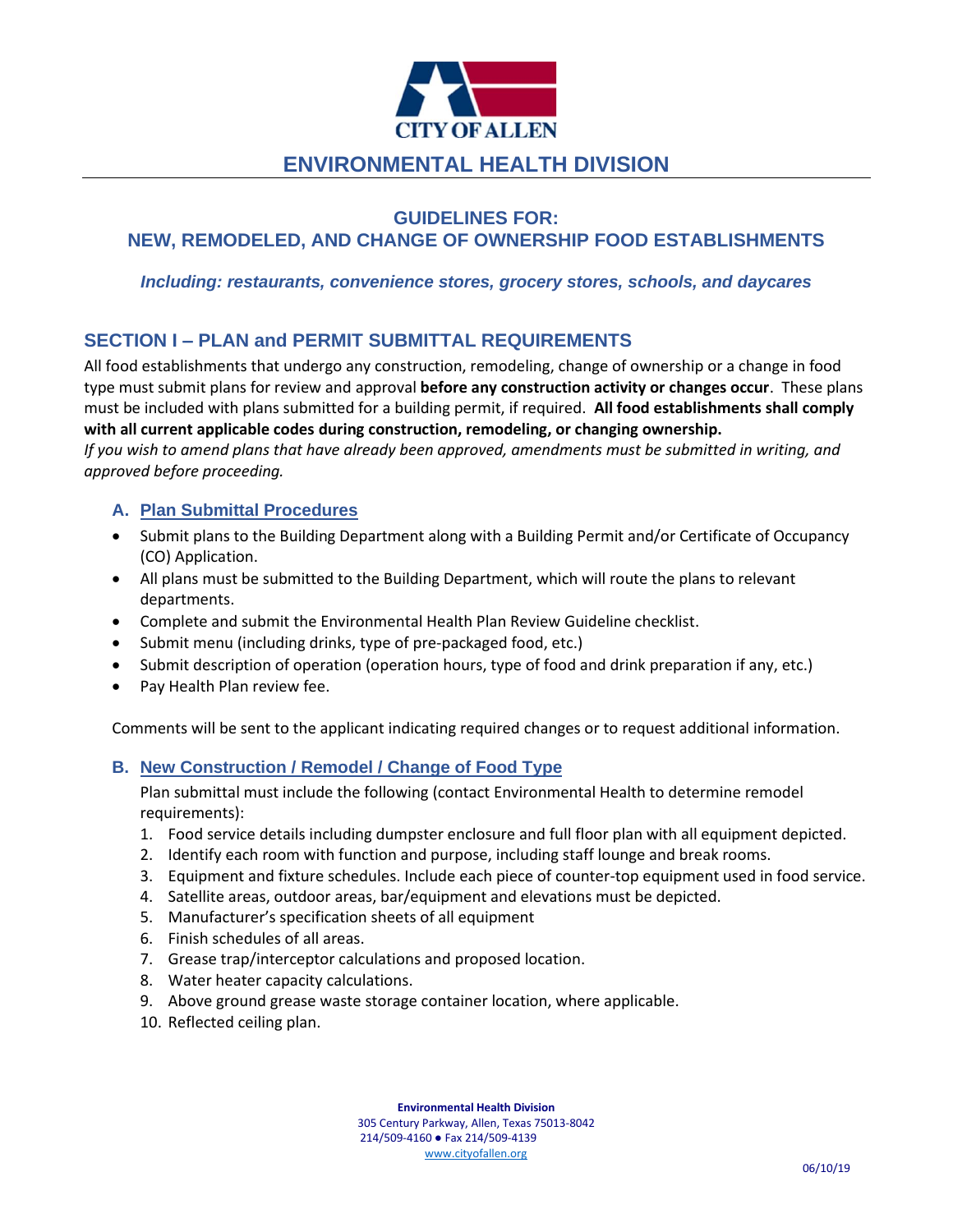# **C. Existing Food Establishment with Modifications / Moving Into A Vacant Food Establishment**

Plan submittal must include the following:

- 1. All existing and new equipment, finishes & fixtures must be labeled as 'new' or 'existing'.
- 2. Food service details including full floor plan with all equipment and fixtures depicted. Identify all food service areas, bars, outdoor areas, storage, and washrooms.
- 3. Manufacturer's specification sheets of all proposed new equipment.
- 4. Finish schedules of all areas, including proposed color of finishes.
- 5. Grease trap/interceptor size and location identified.
- 6. Water heater size if existing is to be used (Submit GPH and KW-BTU).
- 7. Where applicable, note above ground grease waste storage container location.
- 8. Completed "Health Permit Application" submitted with correct fees and copy of Food Manager Certification.

## **D. Change Of Owner Only (Occupied, No Modifications, No Change Of Food Type)**

Plan submittal must include the following:

- 1. Food service details including full floor plan with all equipment and fixtures depicted.
- 2. Identify all food service areas, bars, outdoor areas, storage, and washrooms. Include finish schedule that depicts material and colors for finishing for these areas.
- 3. Completed "Health Permit Application" submitted with correct fees and copy of Food Manager Certification.

## **E. Health Permit and Inspection Procedures**

- 1. A new Health Permit is required for a new construction or ownership change.
- 2. Submit a Health Permit application to the Building Department.
- 3. A Health permit is valid only with a valid Certificate of Occupancy (CO).
- 4. A Health permit must be displayed at place of operation visible to patrons.
- 5. A Health permit is valid for a period of one (1) year from its date of issuance, (except for Temporary or Seasonal/Concession Stand food establishments), and is the responsibility of the establishment's owner/management to renew Health permit.
- 6. To schedule a Health Permit inspection / CO inspection / Health Final, please contact the Environmental Health Division. Any active Holds on a building permit or site plans must be addressed prior to scheduling a Health Final/CO inspection.
- 7. A Health Final is approved when all items are in-compliance and Health permit is issued along with the CO permit. If a re-inspection is required, the Health Final must be rescheduled with the Health inspector. All items marked or listed by the Health inspector must be addressed prior to scheduling a re-inspection.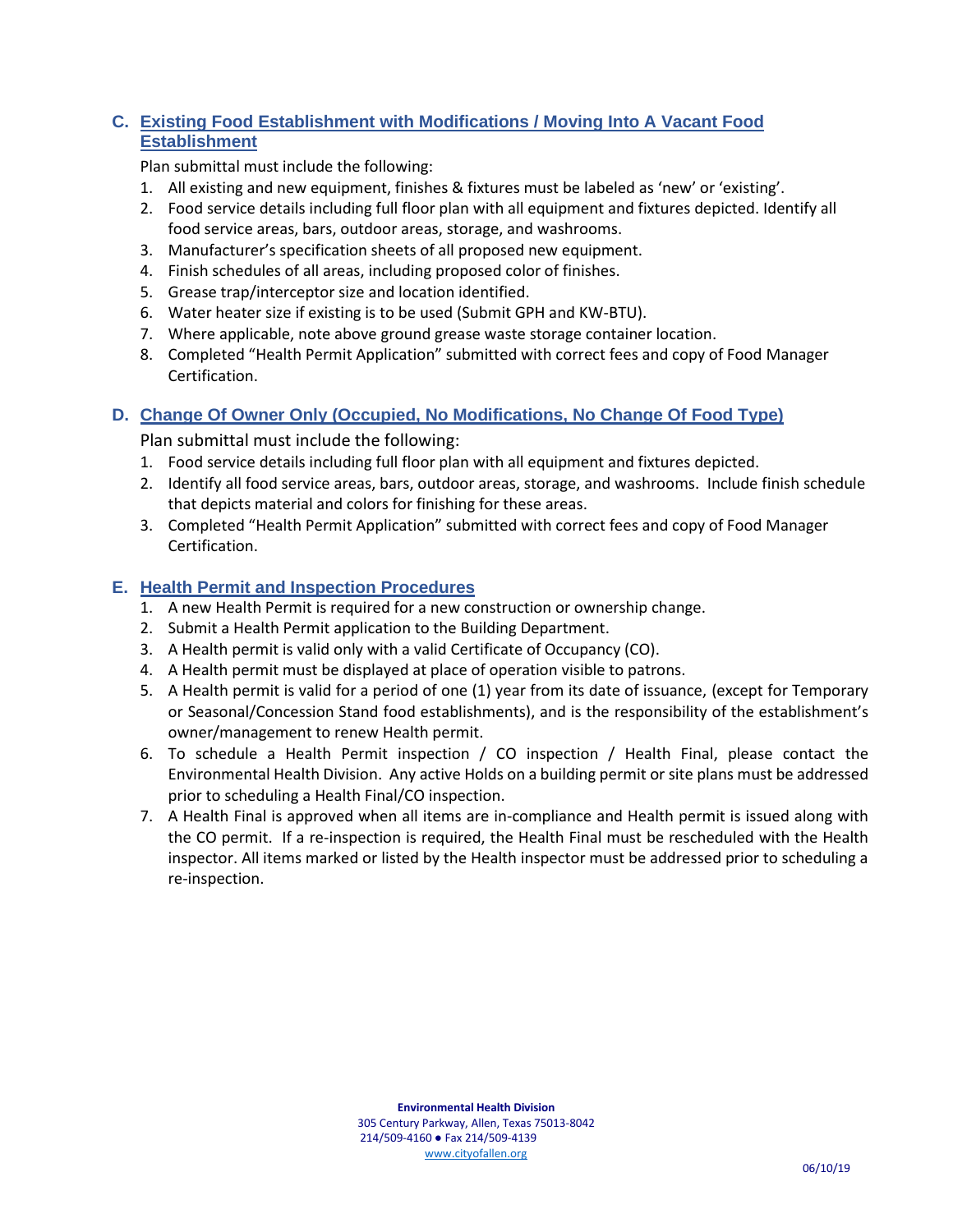# **HEALTH DEPARTMENT PLAN**

# **REVIEW CHECKLIST**

**OF ALLEN** 

**Date:****Permit#**

 **Establishment Name: Contact/Owner Name: Address: Email: Phone:** 

**TO EXPEDITE THE APPROVAL PROCESS, PLEASE COMPLETE THIS FORM AND SUBMIT WITH FLOOR PLANS. ADDITIONAL VERIFICATION OR CHANGES MAY BE REQUESTED FROM THE ENVIRONMENTAL HEALTH DEPARTMENT IN RESPONSE TO THE FINAL APPROVED PLANS.** 

**\_\_\_\_\_\_\_\_\_\_\_\_\_\_\_\_\_\_\_\_\_\_\_\_\_\_\_\_\_\_\_\_\_\_\_\_\_\_\_\_\_\_\_\_\_\_\_\_\_\_\_\_\_\_\_\_\_\_\_\_\_\_\_\_\_\_\_\_\_\_\_\_\_\_\_\_\_\_\_\_\_\_\_\_\_\_\_\_\_\_**

#### **CEILINGS AND LIGHTS:**

1. The ceilings in the following areas shall be smooth, non-absorbent and easily cleanable, such as hard gypsum vinyl clad ceiling tiles or Epoxy paint AND it shall be light in color, 55 LRV or higher.

| <b>REQUIREMENTS FOR CEILING MATERIAL IN:</b>       | <b>MATERIAL</b> | <b>COLOR</b> | N/A |
|----------------------------------------------------|-----------------|--------------|-----|
| Kitchen and food preparation                       |                 |              |     |
| Drink station, wait station                        |                 |              |     |
| Buffet, Salad bar, Sushi bar                       |                 |              |     |
| Food and utensils storage areas & dry storage room |                 |              |     |
| Walk-in refrigeration and freezer units            |                 |              |     |
| Mop sink area                                      |                 |              |     |

 **Comments:** 

2. Light intensity shall be as below:

| AT LEAST 10 FT CANDLES AT 30" ABOVE THE FLOOR IN:                                                 | <b>YES</b> | N/A |
|---------------------------------------------------------------------------------------------------|------------|-----|
| Walk-in refrigeration and freezer units                                                           |            |     |
| Dry food storage areas                                                                            |            |     |
| Dining room (during cleaning time), and other rooms                                               |            |     |
| Mop sink area                                                                                     |            |     |
| AT LEAST 20 FT CANDLES AT 30" ABOVE THE FLOOR IN:                                                 |            |     |
| Consumer self-service areas such as drink station, buffets and salad bars                         |            |     |
| Hand washing area                                                                                 |            |     |
| Warewashing area                                                                                  |            |     |
| Toilet rooms                                                                                      |            |     |
| Equipment and utensil storage                                                                     |            |     |
| Bars (30" above floor does not apply)                                                             |            |     |
| AT LEAST 50 FT CANDLES:                                                                           |            |     |
| At a surface where a food employee is working with food or working with utensils or equipment     |            |     |
| such as knives, slicers, grinders, or saws where employee safety is a factor (this includes areas |            |     |
| such as prep sink, wait station where employee works with hot equipment such as tea/hot           |            |     |
| water dispenser, tortilla and sauce warmer, etc.)                                                 |            |     |

 *NOTE: Light bulbs shall be shielded, coated, or otherwise shatter-resistant in areas where there is exposed food; clean equipment, utensils, and linens; or unwrapped single-service and single-use articles.*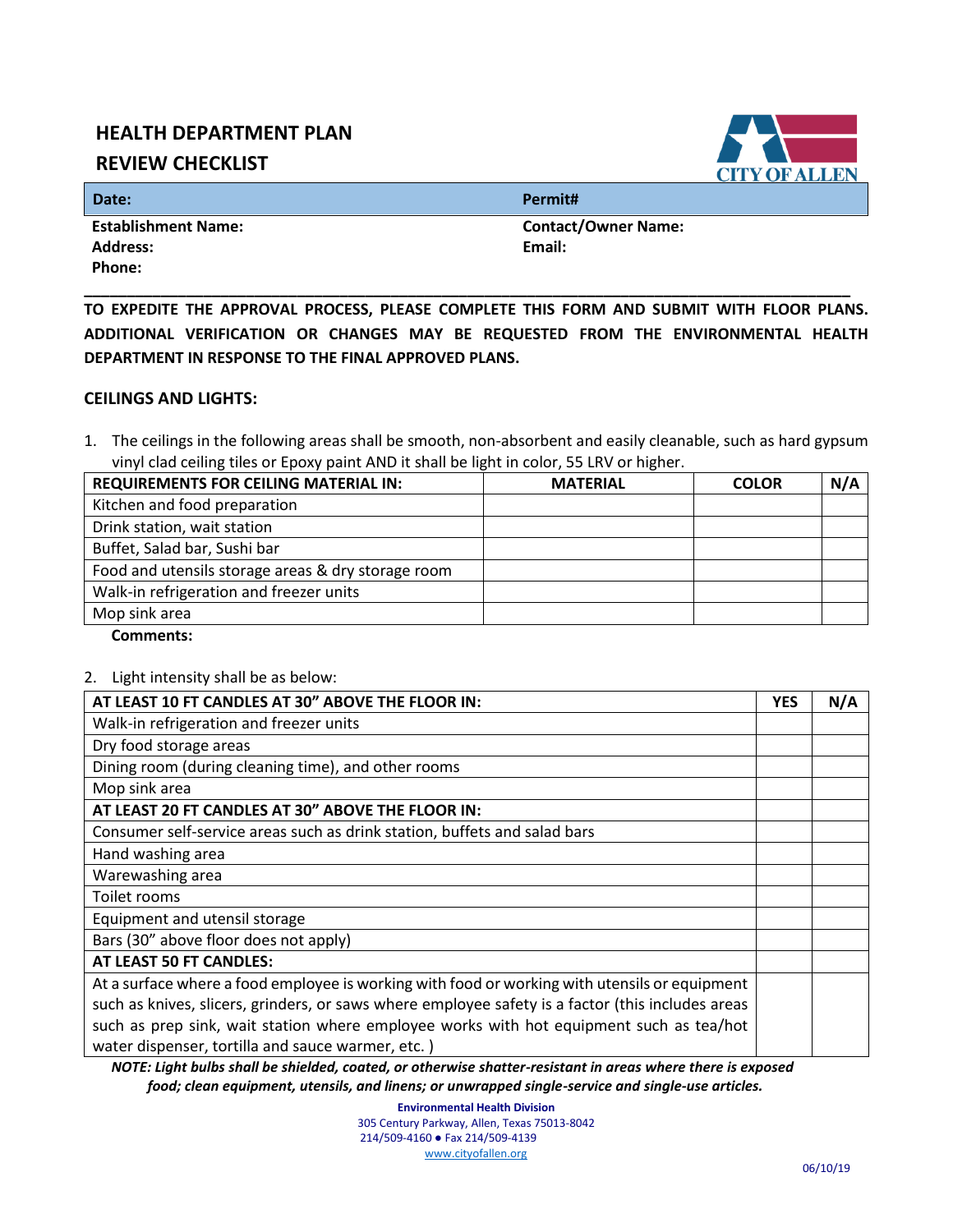### **WALLS AND OUTER OPENINGS:**

1. The walls in the following areas shall be smooth, non-absorbent and easily cleanable, such as FRP, stainless steel, ceramic, quarry or terrazzo tile or equivalent material as approved by the regulatory authority **And** it shall be light in color, 55 LRV or higher.

| <b>REQUIREMENTS FOR WALL MATERIAL IN:</b>      | <b>MATERIAL</b> | <b>COLOR</b> | N/A |
|------------------------------------------------|-----------------|--------------|-----|
| Kitchen and Food preparation                   |                 |              |     |
| Drink station, wait station                    |                 |              |     |
| Buffet & Salad bar, Sushi bar                  |                 |              |     |
| Bar                                            |                 |              |     |
| Underneath the bar countertop (over ice bins,  |                 |              |     |
| sinks, etc.) and overhanging counters shall be |                 |              |     |
| smooth, non- absorbent, and easily cleanable   |                 |              |     |
| surface such as FRP or stainless steel         |                 |              |     |
| Food and utensils storage areas & dry storage  |                 |              |     |
| room                                           |                 |              |     |
| Walk-in refrigeration and freezer units        |                 |              |     |
| Mop sink area                                  |                 |              |     |

The walls of the mop sink located in rooms such as laundry room and utility closet shall be constructed of a smooth, durable, and easily cleanable surface such as FRP, or tile and shall be installed to a height of at least four (4) feet above the floor. Any painted surfaces above the 4 feet, shall be epoxy paint.



2. Walls located adjacent to cooking equipment that utilizes high heat shall be stainless steel sheeting.

| $\Box$ NO<br>$\Box$ YES | $\Box$ N/A |
|-------------------------|------------|
|-------------------------|------------|

*3.* All outside openings shall be self-closing and tight fitting. Exterior doors shall have air curtains. Drive through/service windows shall be self-closing or shall have air curtains. (*This applies to all food establishments, including concession stands for sport, or entertainment)*



#### **FLOORS:**

**1.** Floors and floor coverings of following areas shall be light in color and constructed of smooth, easily cleanable, and durable material such as terrazzo, ceramic or quarry tile, or epoxy finish, as approved by the regulatory authority. Sealed concrete and VCT (vinyl composite tile) are not acceptable. **Coved base tile shall be used in the following areas and shall be light in color.**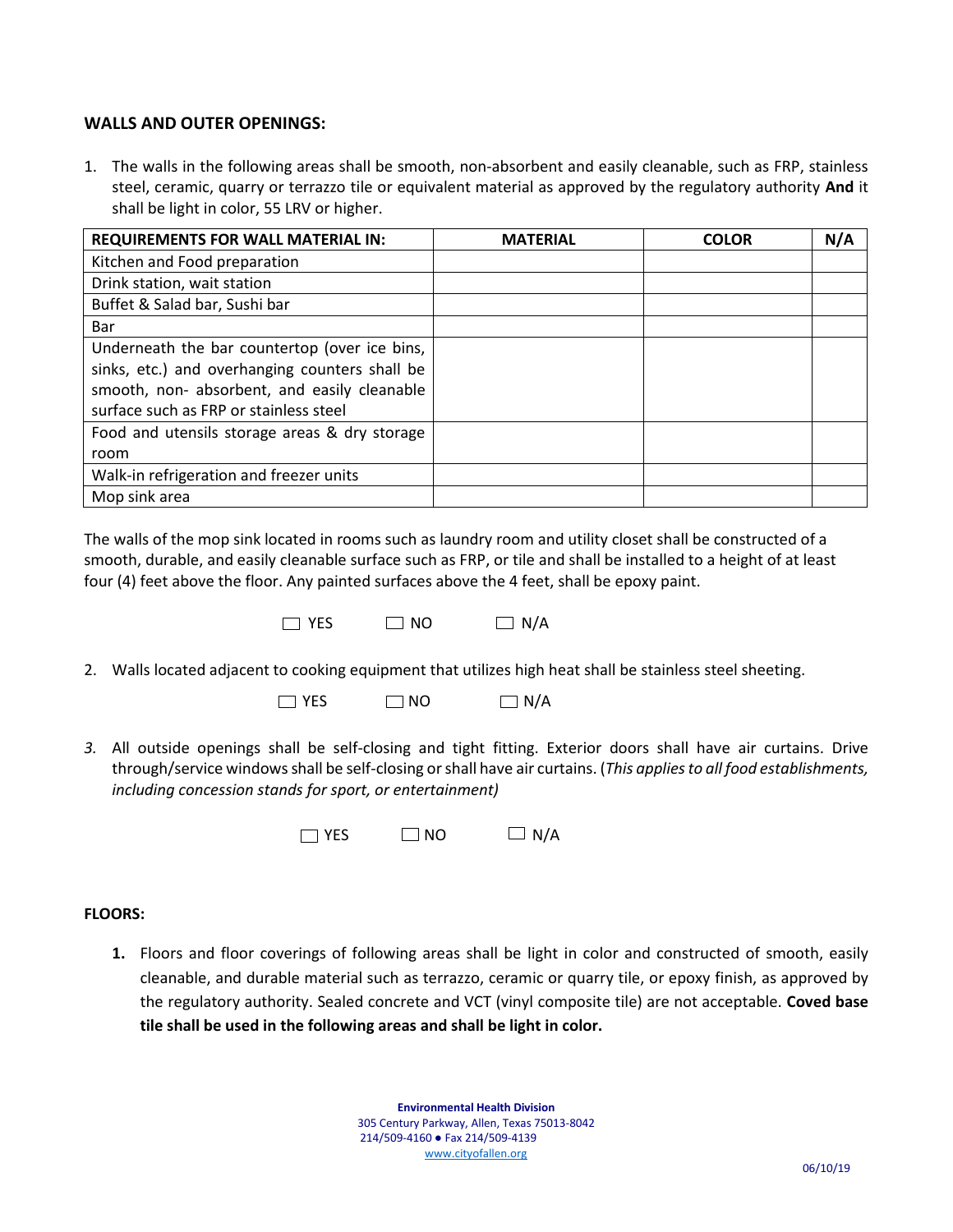| <b>REQUIREMENTS FOR FLOOR MATERIAL IN:</b>         | <b>MATERIAL</b> | <b>COLOR</b> | N/A |
|----------------------------------------------------|-----------------|--------------|-----|
| Kitchen and food preparation                       |                 |              |     |
| Drink station, wait station                        |                 |              |     |
| Buffet & Salad bar, sushi bar                      |                 |              |     |
| Bar                                                |                 |              |     |
| Food and utensils storage areas & dry storage room |                 |              |     |
| Walk-in refrigeration and freezer units            |                 |              |     |
| Mop sink area                                      |                 |              |     |
| Dressing and locker rooms                          |                 |              |     |

 **Comments:** 

- Sealed concrete may be used for mop sink area located in rooms such as laundry room or utility closet.
- Sealed concrete may be used in walk-in freezer units maintaining a temperature of zero (0) degrees Fahrenheit or below. Coved base tile may be required by local Health Authority if deemed necessary.

#### **TOILET ROOMS:**

| <b>REQUIREMENTS FOR WALLS</b>                              | <b>MATERIAL/COLOR</b> |
|------------------------------------------------------------|-----------------------|
| Walls including non-supporting partitions shall be         |                       |
| smooth, non-absorbent and easily cleanable, such as        |                       |
| FRP, stainless steel, ceramic, quarry or terrazzo tile     |                       |
| and it shall be at least 4 feet high                       |                       |
| (wood is not allowed)                                      |                       |
| Color of the walls shall be light in color/55LRV or higher |                       |
|                                                            |                       |
| Any painted surface above the 4 feet shall be epoxy        |                       |
| paint                                                      |                       |
| <b>REQUIREMENTS FOR FLOORS</b>                             |                       |
| Floors and floor coverings shall be constructed of         |                       |
| smooth, durable material such as terrazzo, ceramic or      |                       |
| quarry tile (Sealed concrete and VCT (vinyl composite      |                       |
| tile) are not acceptable                                   |                       |
| Floors and floor coverings shall be light in color         |                       |
| Coved base tile in light color shall be used               |                       |
| <b>REQUIREMENTS FOR CEILING</b>                            |                       |
| Ceiling shall be smooth, non-absorbent, and easily         |                       |
| cleanable such as hard Gypsum vinyl clad tile, or Epoxy    |                       |
| paint.                                                     |                       |
| Ceiling shall be light in color /55LRV or higher           |                       |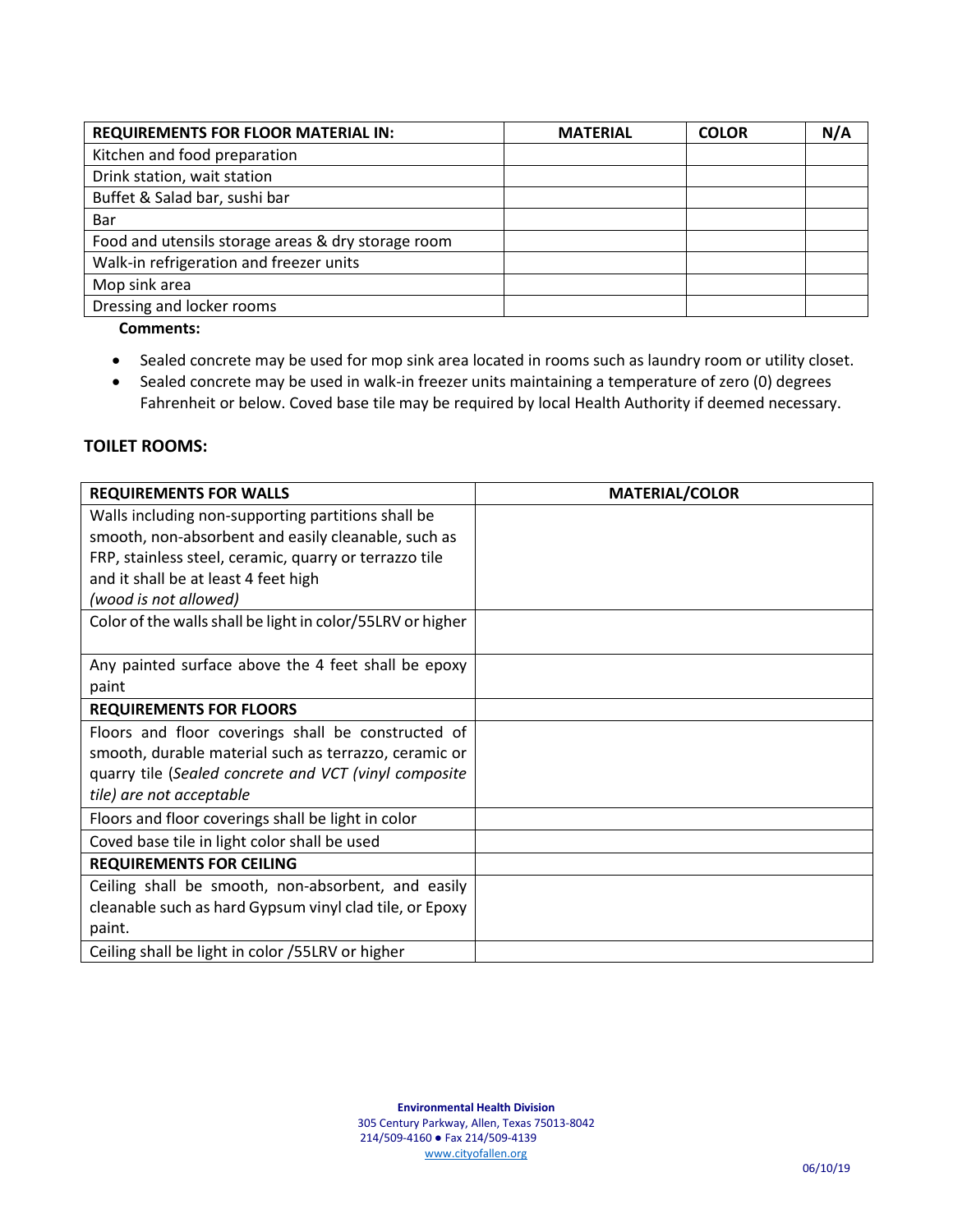| <b>ADDITIONAL REQUIREMENTS</b>                                                                    | YES | N/A |
|---------------------------------------------------------------------------------------------------|-----|-----|
| To avoid recontamination of hands when touching surfaces such as manually operated faucet         |     |     |
| handles on a handwashing sink or the handle of a restroom door disposable paper towel may         |     |     |
| be available, or any other method as approved by authoritative regulatory shall be applied        |     |     |
| Restrooms for customers are required in establishments with on-site consumption                   |     |     |
| A toilet room shall be provided for the employees during all business hours and shall be located  |     |     |
| within food establishment premises                                                                |     |     |
| A hand wash sink is required in or immediately adjacent to toilet rooms, and equipped to          |     |     |
| provide water at a temperature of at least 100 degrees Fahrenheit                                 |     |     |
| Floor drains are required in all restrooms and shall be constructed of stainless steel, terrazzo, |     |     |
| ceramic or quarry tile and shall be graded to drain                                               |     |     |
| Restroom doors shall be self-closing                                                              |     |     |

 *Note: In Daycares and schools only restroom used by kitchen employees shall comply with the above requirements.*

# **PLUMBING:**

| <b>REQUIREMENTS:</b>                                                                                                                               | <b>YES</b> | N/A |
|----------------------------------------------------------------------------------------------------------------------------------------------------|------------|-----|
| Grease Traps shall be located outside the building, and shall be easily accessible for cleaning,<br>operation and maintenance (size of grease trap |            |     |
| Floor drains are required in floors that are water flushed for cleaning or that receive                                                            |            |     |
| discharges of water or other fluid waste from equipment, or in areas where pressure spray                                                          |            |     |
| methods for cleaning equipment are used                                                                                                            |            |     |
| Except where only pre-packaged, individual portioned items are offered, there shall be at                                                          |            |     |
| least one three-compartment sink for washing, rinsing and sanitizing of utensils and                                                               |            |     |
| equipment (A mechanical, ware washing machine (dishwasher) does not allow for exemption                                                            |            |     |
| from the requirement of at least one 3 compartment sink)                                                                                           |            |     |
| Each compartment of the three-compartment sink shall be large enough to accommodate                                                                |            |     |
| immersion of the largest utensils and equipment.                                                                                                   |            |     |
| Provide dimension of each compartment sink (LxWxD) ------------------                                                                              |            |     |
| Rack above the three- compartment sink shall be self-drain                                                                                         |            |     |
| A handwashing facility shall be located to allow convenient use by employees in food                                                               |            |     |
| preparation, food dispensing, ware-wash room, toilet rooms, and wait stations where ice is                                                         |            |     |
| scooped. (Hand wash sinks shall be located within at least twenty-five (25) linear feet in each                                                    |            |     |
| room/area)                                                                                                                                         |            |     |
| Handwash sink shall be equipped to provide water at a temperature of at least 100 degrees                                                          |            |     |
| Fahrenheit; A self-closing, slow-closing, or metering faucet shall provide a flow of water for                                                     |            |     |
| at least 15 seconds without the need to reactivate the faucet                                                                                      |            |     |
| Hand wash sink located within 18 inches of food prep areas shall have splash guards                                                                |            |     |
| At least one service sink or mop sink shall be provided.                                                                                           |            |     |
| Exposed utility service lines and pipes shall be installed so they do not obstruct or prevent                                                      |            |     |
| cleaning of the floors, walls, or ceilings. Exposed horizontal utility service lines and pipes may                                                 |            |     |
| not be installed on the floor (There shall be adequate space between the utility lines and floor,                                                  |            |     |
| and between utility lines and walls)                                                                                                               |            |     |

**Environmental Health Division**

305 Century Parkway, Allen, Texas 75013-8042 214/509-4160 ● Fax 214/509-4139 [www.cityofallen.org](http://www.cityofallen.org/)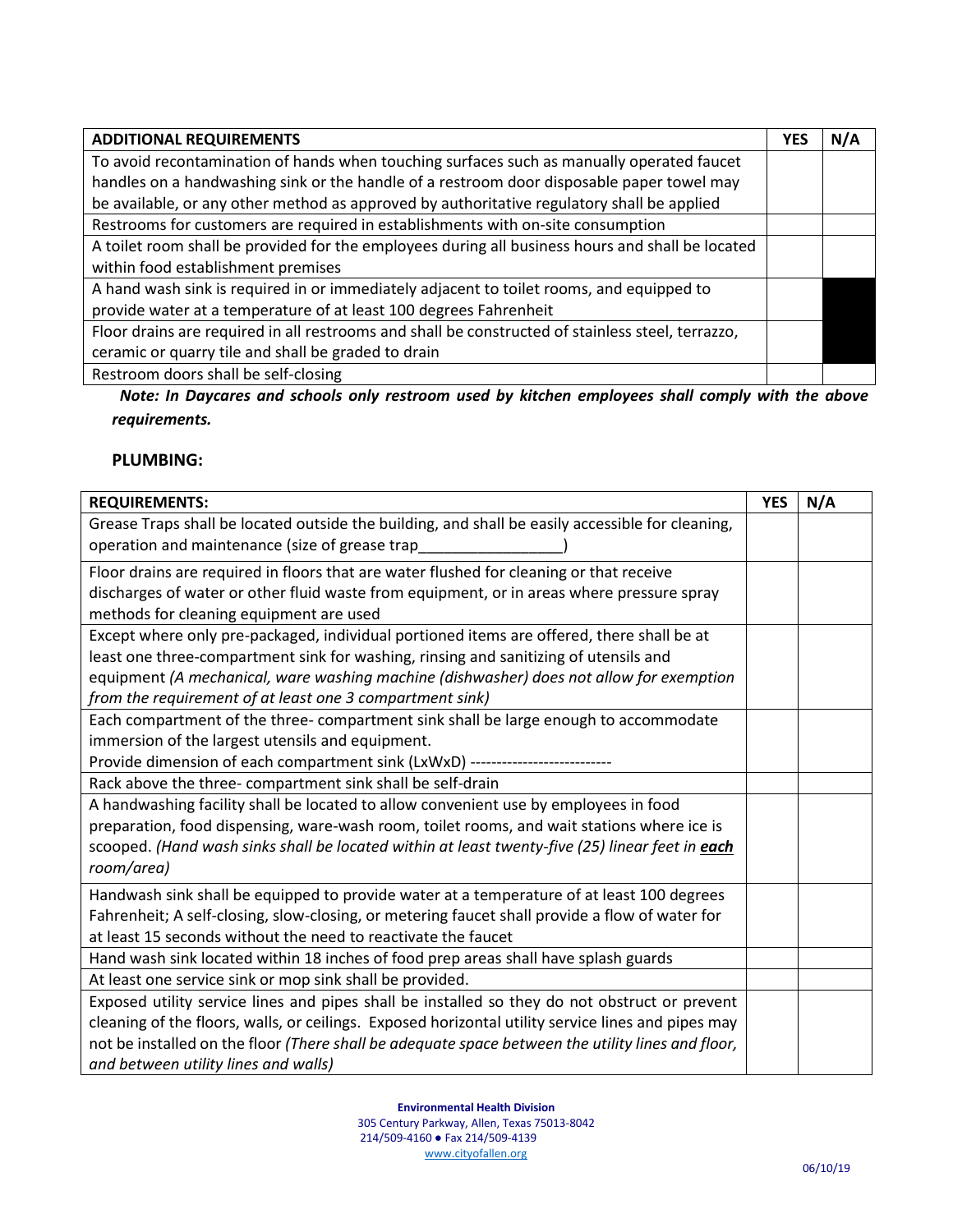| Dispensing utensils if used with moist food such as ice cream or mashed potatoes shall be     |  |
|-----------------------------------------------------------------------------------------------|--|
| stored in running water/dipper well of sufficient velocity to flush particulates to the drain |  |
| A separate dump sink must be provided in bars, juice bars, drink and coffee stations where    |  |
| soiled glasses, pitches and blenders are emptied and/or staged for washing                    |  |

| DESIGN, INSTALLATION AND EQUIPMENT                                                              | <b>YES</b> | N/A |
|-------------------------------------------------------------------------------------------------|------------|-----|
| Commercial grade, NSF or ANSI approved equipment are required for a commercial kitchen.         |            |     |
| Residential refrigeration units and freezers are not permitted in a commercial kitchen          |            |     |
| Refrigeration for all children's meals in a Daycare setting must be commercial grade            |            |     |
| Water heater capacity_                                                                          |            |     |
| Mechanical ventilation must be provided so that all area, including restrooms, are kept free    |            |     |
| from excessive heat, steam, condensation, vapors, or objectional odors                          |            |     |
|                                                                                                 |            |     |
| Manual dispensing utensils used by customers at bulk food bin must have self-closing lid and    |            |     |
| the scoop must be tethered at length that does not allow the scoop to contact the floor, and    |            |     |
| scoop holder must be attached to the bin or adjacent to the bin                                 |            |     |
| Unwrapped food on display such as smorgasbord, salad bars, buffets, etc. shall be protected     |            |     |
| against contamination from customers by easily cleanable sneeze guards and it shall meet        |            |     |
| current NSF standards (minimum height shall be 18")                                             |            |     |
| Separate rooms shall be provided for laundry facilities except that such operations may be      |            |     |
| conducted in storage rooms containing only packaged foods or packaged single-service            |            |     |
| articles                                                                                        |            |     |
| Counter-mounted equipment that is not easily movable shall be elevated on legs that provide     |            |     |
| at least 4-inch clearance between the table and the equipment                                   |            |     |
| Floor-mounted equipment that is not easily movable shall be sealed to the floor or elevated     |            |     |
| on legs that provide at least 6-inch clearance between the floor and the equipment              |            |     |
| Ice machines, if used, must not be located near sources of potential contamination, such as     |            |     |
| exposed sewer lines, open stairwells, etc. Drains must have a minimum 1" air gap.               |            |     |
| Food contact surfaces must be impervious to liquids, must not be painted, and must be           |            |     |
| accessible for cleaning and inspection                                                          |            |     |
| If the opening to the outside is near an exterior trash receptacle, grease trap or other insect |            |     |
| attractant, an automatic air curtain above the door, or other effective means is required.      |            |     |

| PROPOSED MENU/OPERATION                                                                               | <b>YES</b> | N/A |
|-------------------------------------------------------------------------------------------------------|------------|-----|
| Include all proposed menu items submitted with floor plans                                            |            |     |
| Specialized processes (e.g., acidified sushi rice, onsite ROP) must submit a request for<br>variance. |            |     |
| Description of food service operation.                                                                |            |     |